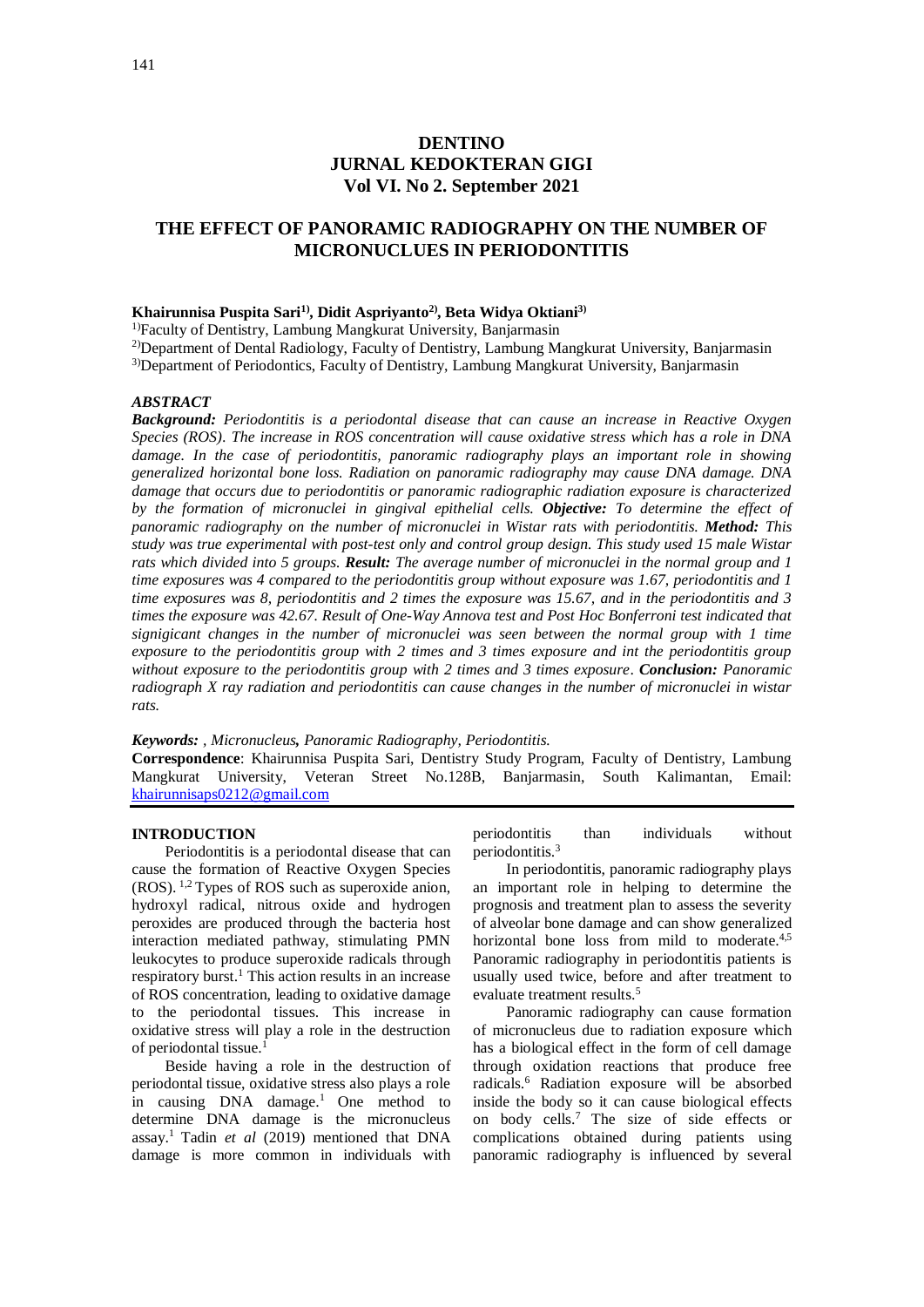factors, one of the factors is the radiation dose.<sup>8</sup> The radiation dose used in panoramic radiography can cause DNA damage.<sup>9</sup> DNA damage is characterized by formation of the micronucleus.<sup>10</sup> Sheikh *et al* (2012) and Saputra *et al* (2019) mentioned that micronucleus formed on gingival epithelial cells after panoramic radiography and the largest number of micronucleus occured on the  $7<sup>th</sup>$ day after exposure to panoramic radiography.6,11

Micronucleus comes from chromosome fragments or all chromosomes left during the division of the nuclues (anaphase) and found in cells with DNA damage.1,12 Micronucleus functions as a biomarker that provides informations about cytogenic damage in human tissue that is potentially affected by carsinogens.<sup>13</sup> Shatingsih *et al* (2013) mentioned that the number of micronucleus can increase in epithelial cells in the gingival mucosa.<sup>10</sup> Increased micronucleus occurs due to migration of cells containing micronucleus in the basal stratum, then differentiate and keratinize towards a more superficial layer, so the micronucleus can be found in the mucosal epithelium.<sup>14</sup>

Research about the number of micronucleus on the effects of X-ray on panoramic radiography and in periodontitis have done a lot. However, no one has combined between the periodontitis and X-ray panoramic radiography observed through the number of micronucleus. In periodontitis, especially with generelized bone loss, it is a must to do a panoramic radiography examination, therefore research is needed to find out whether in a periodontitis that uses panoramic radiography can increase the number of micronucleus or not. In addition, BAPETEN (Badan Pengawas Tenaga Nuklir) 2019 mentioned that patients do not need dose restrictions as in NBD (Dose Limit Value). However, the dose received by the patient must be justified and optimized to prevent the reception of unnecessary radiation exposure. <sup>15</sup> Therefore, the researchers wanted to examine the effect of panoramic radiography on the number of micronucleus in wistar rats with periodontitis that were given 1 time, 2 times, and 3 times the repeated panoramic exposure.

#### **MATERIAL AND METHODS**

This research has passed the ethical clearance issued by Ethics Committees Faculty of Dentistry, Lambung Mangkurat University Banjarmasin No.076/KEPKG-FKGULM/EC/I/2020. This research was done in Laboratory of Balai Veteriner Banjarbaru, Departement of Radiology, Idaman Hospital, Banjarbaru and Laboratory of Anatomic Pathology, Ulin Hospital, Banjarmasin.

This study used a true experimental method with control group design. The sample of this study were 15 male wistar rats aged 1,5-2 months and weight 150-200 gram divided into 5 groups, namely normal and 1 time of X ray radiation exposure, periodontitis without X ray radiation exposure and periodontitis with 1, 2, and 3 times X ray radiation exposure.

The first step was adaptation the wistar rats for 7 days to obtain uniformity of the sample before treatment. Wistar rats that have been adapted were carried out by the induction of *Porphyromonas gingivalis for* 2 weeks until they showed clinical signs of periodontitis. After wistar rats periodontitis, X-ray radiation was carried out using a panoramic radiograph of the Villa Rotograph EVO brand with an electric voltage of 70 kV, an electric current of 60 mA and within 14 seconds. After a panoramic radiograph X-ray exposure, wistar rats were re-adapted for 7 days and then did a removal of the gingival tissue of the wistar rat to see the micronucleus. Interpretation and calculation of micronucleus were using a light microscope with a magnification of 400x at 5 visual fields.

#### **RESULTS**

The histopathological results of a micronucleus examination in gingival wistar rats can be seen in these pictures.

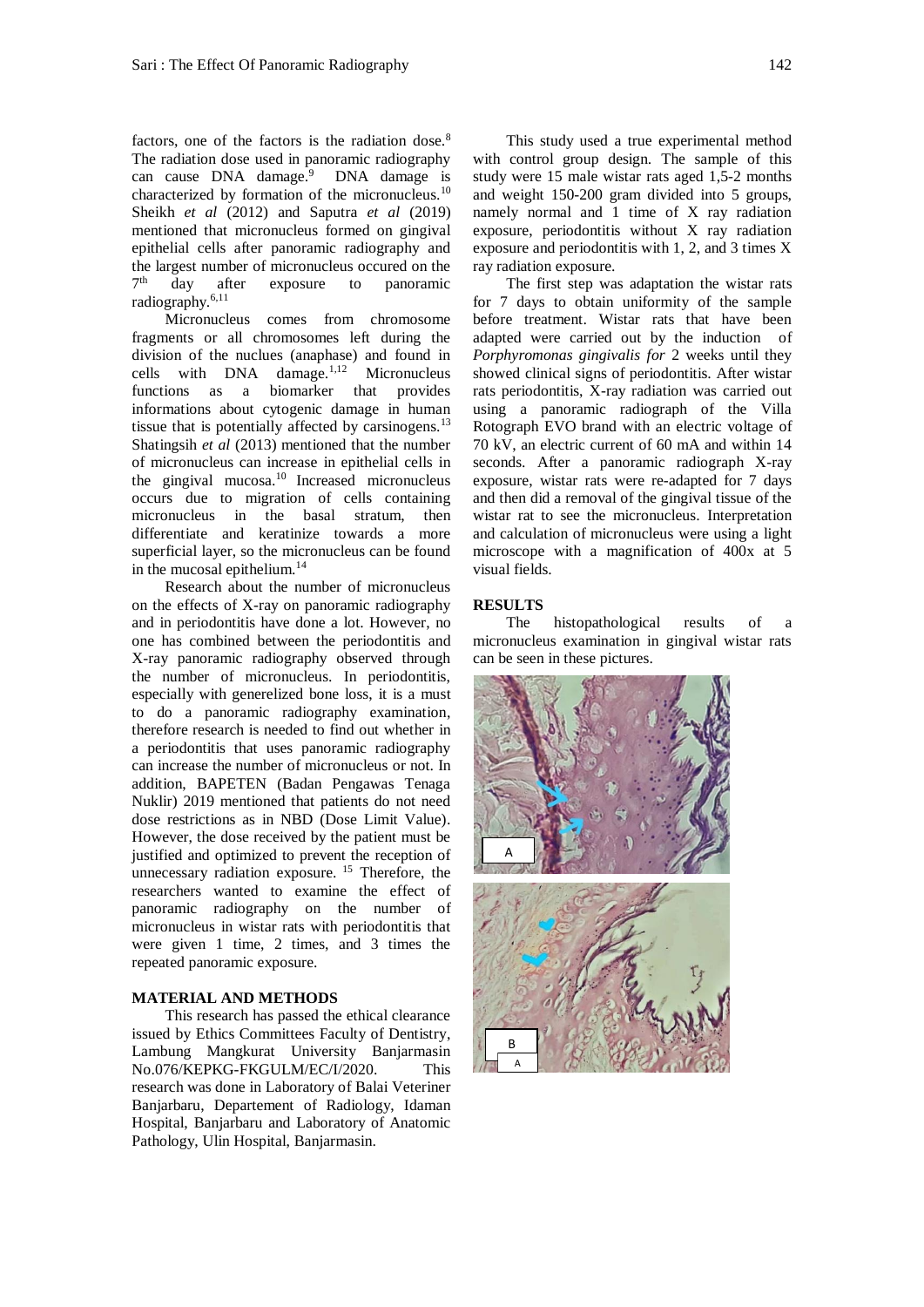

Figure 1. Histopathology of micronucleus on gingival epithelial cell of wistar rats. Figure A is the normal group with 1 time exposure, figure B is periodontitis without exposure, figure C, D, E are periodontitis group with 1, 2, and 3 times exposure. In each group a micronucleus is seen with the character of an additional smaller nucleus, located around the nucleus in gingival epithelial celss of male wistar rats (*Rattus novergicus*) which was observed using a 400x magnification light microscope with 5 visual fields.

Seven days after panoramic radiographic radiation exposure, the gingival tissue of the wistar rats was removed. The mean value of micronucleus in all groups can be seen in table 1.

| Table 1. The Average Number of Micronucleus In |  |
|------------------------------------------------|--|
| Wistar Rats.                                   |  |

| Group                          |     |               |            | N                  | $Mean + SD$<br>Number of<br>Cell |  |
|--------------------------------|-----|---------------|------------|--------------------|----------------------------------|--|
| Normal and 1 Time Exposure     |     |               |            | 3 $4,00 \pm 1,000$ |                                  |  |
| Periodontitis Without Exposure |     |               |            |                    | 3 $1,67 \pm 1,528$               |  |
| Periodontitis                  |     |               | and 1 Time |                    | 3 $8.00 \pm 1.000$               |  |
| Exposure                       |     |               |            |                    |                                  |  |
| Periodontitis                  | and | 2             | Times      |                    | 3 $15.67 \pm 1.528$              |  |
| Exposure                       |     |               |            |                    |                                  |  |
| Periodontitis                  | and | $\mathcal{E}$ | Times      |                    | 3 $42,67 \pm 7,024$              |  |
| Exposure                       |     |               |            |                    |                                  |  |

Figure 2. The average number of micronucleus in wistar rats.



Figure 2. shows the average number of micronucleus in wistar rats. The highest average number of micronucleus was found in the periodontitis group with 3 times X-ray panoramic radiographic exposure.

The results and the average number of micronucleus were tabulated and analyzed using Saphiro-Wilk normality test. The results obtained  $p > 0.05$  which means that the data was normally distributed. Then, the data were analyzed using Levene's test of variance test and the result obtained  $p = 0.061$  ( $p > 0.05$ ) which means that the data was homogenously distributed.

One way ANNOVA test was subsequently conducted and was resulted in  $p = 0.000$  ( $p <$ 0.05). This result depicted a significant difference between treatment. Data analysis continued with Post-Hoc Bonferroni to find out which groups made a significant difference.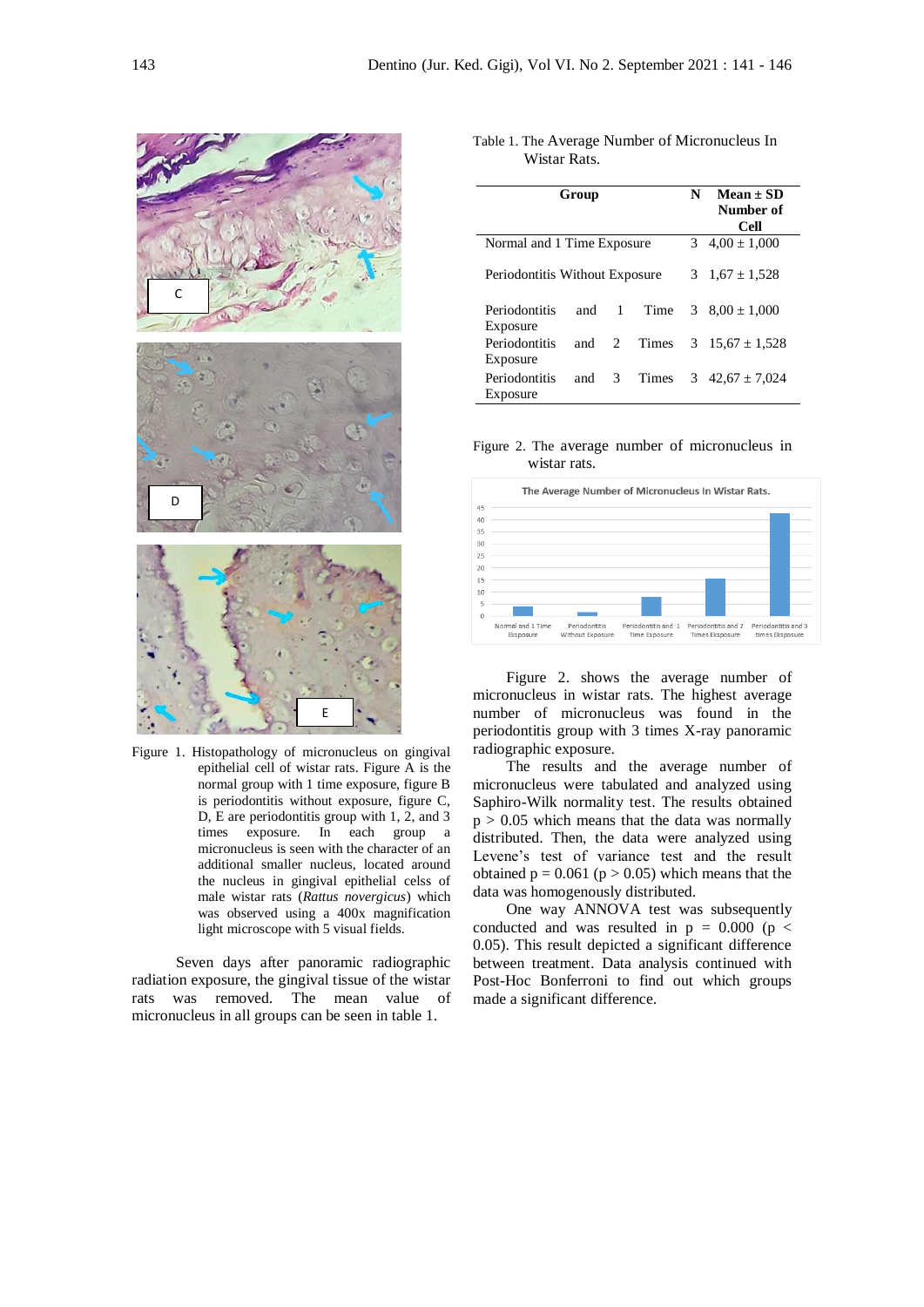|                    | N and        | P     | P and | P and        | P and        |
|--------------------|--------------|-------|-------|--------------|--------------|
|                    | 1            | Witho | 1     | 2            | 3            |
|                    | Time         | ut    | Time  | <b>Times</b> | Times        |
|                    | <b>Expos</b> | Expos | Expos | <b>Expos</b> | <b>Expos</b> |
|                    | ure          | ure   | ure   | ure          | ure          |
| N<br>and           |              | 1,000 | 1,000 | 0,016        | 0,000        |
| 1x                 |              |       |       | ∗            | *            |
| Exposu             |              |       |       |              |              |
| re                 |              |       |       |              |              |
| and<br>P           | 1,000        |       | 0,429 | 0,004        | 0,000        |
| Without            |              |       |       | $\ast$       | $\ast$       |
| Exposu             |              |       |       |              |              |
| re                 |              |       |       |              |              |
| and<br>P           | 1,000        | 0,429 |       | 0,186        | 0,000        |
| 1x                 |              |       |       |              | *            |
| Exposu             |              |       |       |              |              |
| re                 |              |       |       |              |              |
| P<br>and           | 0,016        | 0,004 | 0,186 |              | 0,000        |
| 2x                 | *            | *     |       |              | *            |
| Exposu             |              |       |       |              |              |
| re                 |              |       |       |              |              |
| P<br>and           | 0,000        | 0,000 | 0,000 |              |              |
| 3x                 | *            | *     | ∗     |              |              |
| Exposu             |              |       |       |              |              |
| re                 |              |       |       |              |              |
| $\cdot$<br>$\cdot$ |              |       |       |              |              |

Table 2. Results of Post-Hoc Boneferroni Statistical Test on Micronucleus Mikronukleus

Description:

N : Normal

P : Periodontitis

: There is significant difference ( $p < 0.05$ )

Table 2. shows that group that have a significant difference in the number of micronucleus were in the normal group and 1 time of X ray radiation exposure to periodontitis group with 2 and 3 times exposure, and in the periodontitis without exposure group to periodontitis group with 2 and 3 times exposure.

#### **DISCUSSION**

Study of the effect of panoramic radiography on the number of micronucleus in wistar rats (*Rattus novergicus*) with periodontitis showed that there were micronucleus in each treatment group.

The results of this study between the normal group with 1 time exposure and periodontitis group with 2 times exposure showed a significant difference. That is due to two factors that affect the formation of the micronucleus, that are the presence of periodontitis and doubled exposure.

In this study showed that the average number of micronucleus in the normal group with 1 time of exposure was 4 and in the periodontitis group with 2 times of exposure was 15.67 which means that periodontitis and 2 times repeated exposure could make a significant difference to the number of micronucleus. This is because the periodontitis can cause the formation of micronucleus. Reactive

Oxygen Spesies (ROS) can modify cellular proteins, lipids, and Deoxy Nucleic Acid (DNA) so that they change cell function.<sup>16</sup> In the case of periodontitis, the production of Reactive Oxygen Spesies (ROS), which is mostly derived from neutrophils, increases drastically and is involved in the desctruction of periodontal tissue, as a reult oxidative stress increases during periodontitis. $1,17$ 

Oxidative stress has spesific effects that can cause oxidative damage starting from the cellular level, tissue to the organs of the body and resulting in the emergence of various pathogenesis that leads to cancer through DNA damage that is characterized by the formation of micronucleus. 16,1,18 Repeated panoramic radiography radiation exposure also affects the number of micronucleus due to the severity of deterministic damage to the irradiated tissue or organ depending on the amount of radiation exposure received. The more exposure received, the greater damage that occurs. Provision of repetead radiation exposure will cause the tissue or organ does not have the opportunity to repair the damage so that it produces high effects due to the damage.<sup>19</sup>

The effects of panoramic radiographic radiation exposure can lead to the formation of micronuclei because X-rays produced by panoramic radiographic radiation exposure can cause damage to DNA that will result in chromosomal aberration.<sup>19</sup> Chromosomal aberration will cause the formation of micronuclei that originate from the eccentric chromosomes that are left behind during mitotic cells in the anaphase stage.<sup>20</sup> Micronucleus formed due to chromosomal aberration is an indication of mutagenic activity that can damage chromosomes. 21

The existence of a micronucleus is a biomarker that provides information on cytogenic damage in human tissue that is potentially affected by carcinogens.<sup>13</sup> Bastos-Aires (2013) mentioned that in a healthy periodontal tissue condition, the average number of micronuclei is 1.33 / 1000 cells. $^{22}$  The micronucleus test is considered an important strategy for monitoring oral precancerous lesions. According to Chatterjee (2009), this test is a simple and practical screening technique for prevention in individuals who are at risk of getting cancer.<sup>23</sup>

The above discussion concluded that the micronucleus can be formed due to panoramic radiographic radiation exposure with a periodontitis condition, so it must be minimized by increasing radiation protection efforts. The effort to protect against radiation is guided by three principles, among others, justifying, optimizing and limiting the administration of dosages.<sup>19</sup> BAPETEN 2019 stated that patients do not need dose limitation as the Dose Limit Value (NBD).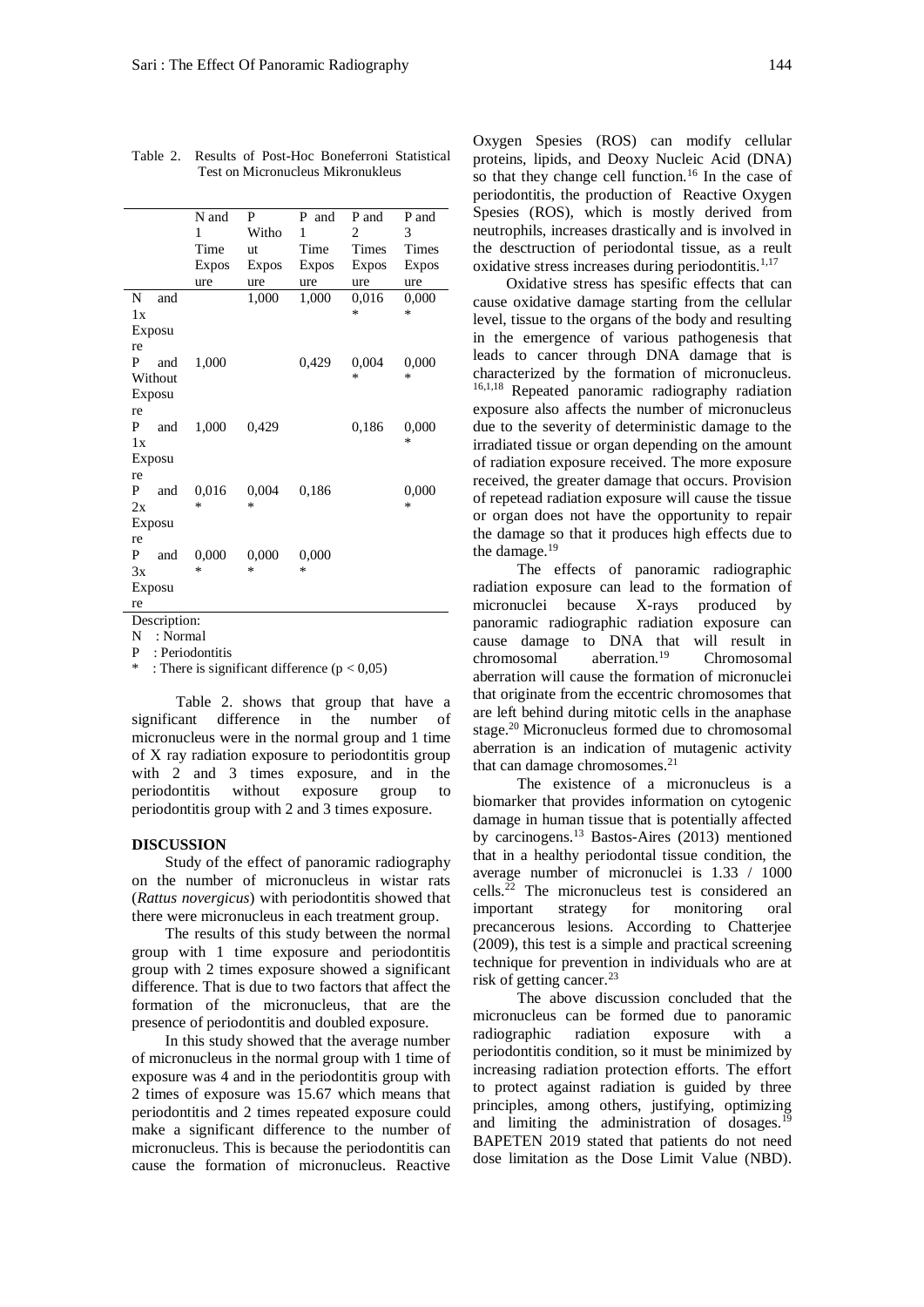However, the dose received by the patient must remain justified and optimized so as to prevent unnecessary exposure or unintended radiation exposure to reduce the effects of risk on damage caused by radiation exposure. 15,19

### **REFERENCES**

- 1. Perez Z, Garcia O, Ramos L, Velazquez G, Meda G, Aguilar R, Gonzalez Z. Increased Micronuclei and Nuclear Abnormalities in Buccal Mucosa and Oxidative Damage in Saliva From Patient With Chronic and Aggressive Periodontal Diseases. *Journal of Periodontal Research*. 2014: 1-5.
- 2. Ekaputri S, Masulili SL. Cairan Sulkus Gingiva Sebagai Indikator Keadaan Jaringan Periodontal. *Maj Ked Gi.* 2010; 17(1); 75.
- 3. Tadin A, Gavic L, Roguljic M, Jerkovic D, Zeljezic D. Nuclear Morphological Changes in Gingival Epithelial Cells of Patients With Periodontitis. *Clinical Oral Investigations Original Article*. 2019: 1-2.
- 4. Saberi BV, Nermati S, Javanmard A. Assessment of Digital Panoramic Radiography's Diagnostic Value in Angular Bony Lesions With 5 mm Or Deeper Pocket Depth In Mandibular Molars. *Dental Research Journal*. 2017; 14(1): 33.
- 5. Salman A, Meethil A. An Unusual Presentation of Generelized Aggressive Periodontitis With Multiple Impacted Supernumerary Teeth. *European Journal of Dentistry*. 2012; 6.
- 6. Sheikh S, Pallagatti S, Grewel H, Kalucha A, Kaur H. Genotoxicity of Digital Panoramic Radiography on Oral Epithelial Tissues. *Quintessense International*. 2012; 43(8): 719.
- 7. Noorma, Sukmana BI, Saputera D. The Influence Between The Length Of Radiographer Working Time And The Reduction Of Salivary pH. *Dentino Jurnal Kedokteran Gigi*. 2018; 3(1). 127-128.
- 8. Susanti NT, Prasetyarini S, Shita ADP. Pengaruh Pajanan Radiasi Sinar-X dari Radiografi Panoramik terhadap pH Saliva. *e-Jurnal Pustaka Kesehatan*. 2016; 4(2): 353.
- 9. Whaites E, Drage N. Essentials of Dental Radiography and Radiology 5th Edition. Churchill Livingstone Elsevier. China: 2013.p. 65;66.
- 10. Shantiningsih RR, Suwaldi, Astuti I, Mudjosemedi M. Peningkatan Jumlah Mikronukleus Pada Mukosa Gingiva Kelinci Setelah Paparan Radiografi

Panoramik. *Maj Ked Gi*. 2013; 20(2): 119- 125.

- 11. Saputra D, Astuti ER, Daraninggar A, Alam AR, Satria FA, Aulia M. The Effect Of Mangosteen Pericarp (Garcinia mangostana L.) Extract Mucoadhesive Gingival Patch On The Mda Levels And The Number Of Micronuclei Due To Panoramic Radiography Radiation. Indonesian *Journal of Dental Medicine (IJDM)*. 2019; 2(4): 508-514.
- 12. Setyawati HA, Dewi N, Oktaviyanti IK. Analisis Sitogenik Mikronukleus Bukal Pada Orang Menginang dan Tidak Menginang. Dentino *Jurnal Kedokteran Gigi*. 2016; 1(1): 43.
- 13. Ramos MA, Cury FDP, Neto CS, Marques MMC, Silveira HCS. Micronucelus Evaluation of Exfoliated Buccal Epithelial Cells Using Liquid-Based Cytology Preparation. *Acta Cytologica*. 2014: 582- 584.
- 14. Rahmah N, Dewi N, Rahardja SD. Analisis Sitogenik Mikronukleus Mukosa Bukal Pada Perokok Aktif dan Pasif. *Dentino Jurnal Kedokteran Gigi*. 2016; 1(1): 16-19.
- 15. Badan Pengawas Tenaga Nuklir. Pedoman Teknis Penyusunan Tingkat Panduan Diagnostik atau Diagnostic Reference Level (DRL) Nasional. 2019: p.2.
- 16. Susantiningsih T. Obesitas dan Stres Oksidatif. *JuKe Unila.* 2015; 5(9): 90.
- 17. Wang Y, Andrukhov O, Fan XR. Oxidative Stress and Antioxidant System in Periodontitis. *Frontiers in Physiology*. 2017; 8.
- 18. Perez Z, Gonzalez G, Ramos L, Velazquez G, Parada S. Periodontal Disease and Nuclear and Oxidative DNA Damage. *Insights into Various Aspects of Oral Health*. 2017: 29-30.
- 19. White SC, Pharoah MJ. Oral Radiologi Principles and Interpretation 7th Edition. Elsevier. China: 2013.p.33.
- 20. Fenech M, Kirsch-Volders M, Natarajan A. T., Surralles J., Crott J. W, Parry J. Molecular Mechanism of Micronucleus, Nucleoplasmic Bridge and Nuclear Bud Formation In Mammalian And Human Cells. *Mutagenesis*. 2011; 26(1): 126.
- 21. Berniyanti T. Biomarker Toksisitas Paparan Logam Tingkat Molekuler. Pusat Penerbitan dan Percetakan Universitas Airlangga (AUP): Surabaya; 2018.p.60.
- 22. Bastos-Aires D, Alvaro A, Mara LP, Daniel PM, Alexandra T. Preliminary Study of Micronuclei Levels in Oral Exfoliated Cells